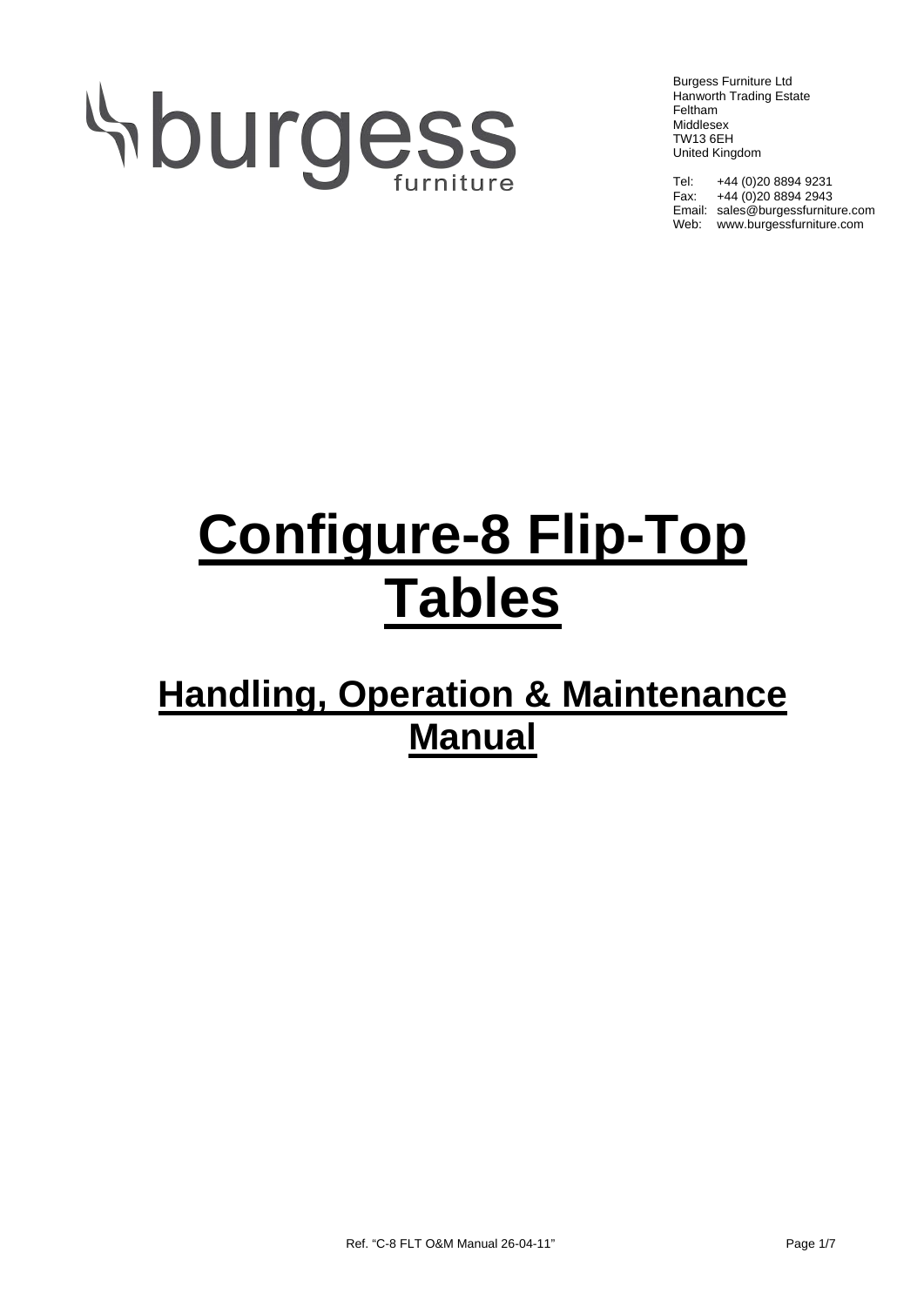#### **CONTENTS**

| <b>SECTION</b><br><b>Section 1- Introduction</b> |                          | <b>PAGE</b> |
|--------------------------------------------------|--------------------------|-------------|
|                                                  |                          | 3           |
| 1.1                                              | <b>About This Manual</b> | 3           |
| 1.2                                              | Health & Safety (UK)     | 3           |
| Section 2 - Handling, Storage & Operation        |                          | 4           |
| 2.1                                              | Handling                 | 4           |
| $2.2^{\circ}$                                    | Storage                  | 4           |
| 2.3                                              | Operation                | 5           |
| Section 3 - Maintenance & Repair                 |                          | 6           |
| 3.1                                              | General                  | 6           |
| 3.2                                              | Maintenance Schedule     | 6           |
| 3.3                                              | Cleaning                 | 6           |
| 3.4                                              | Inspection & Repair      | 6           |
| 3.5                                              | Lubrication              | 7           |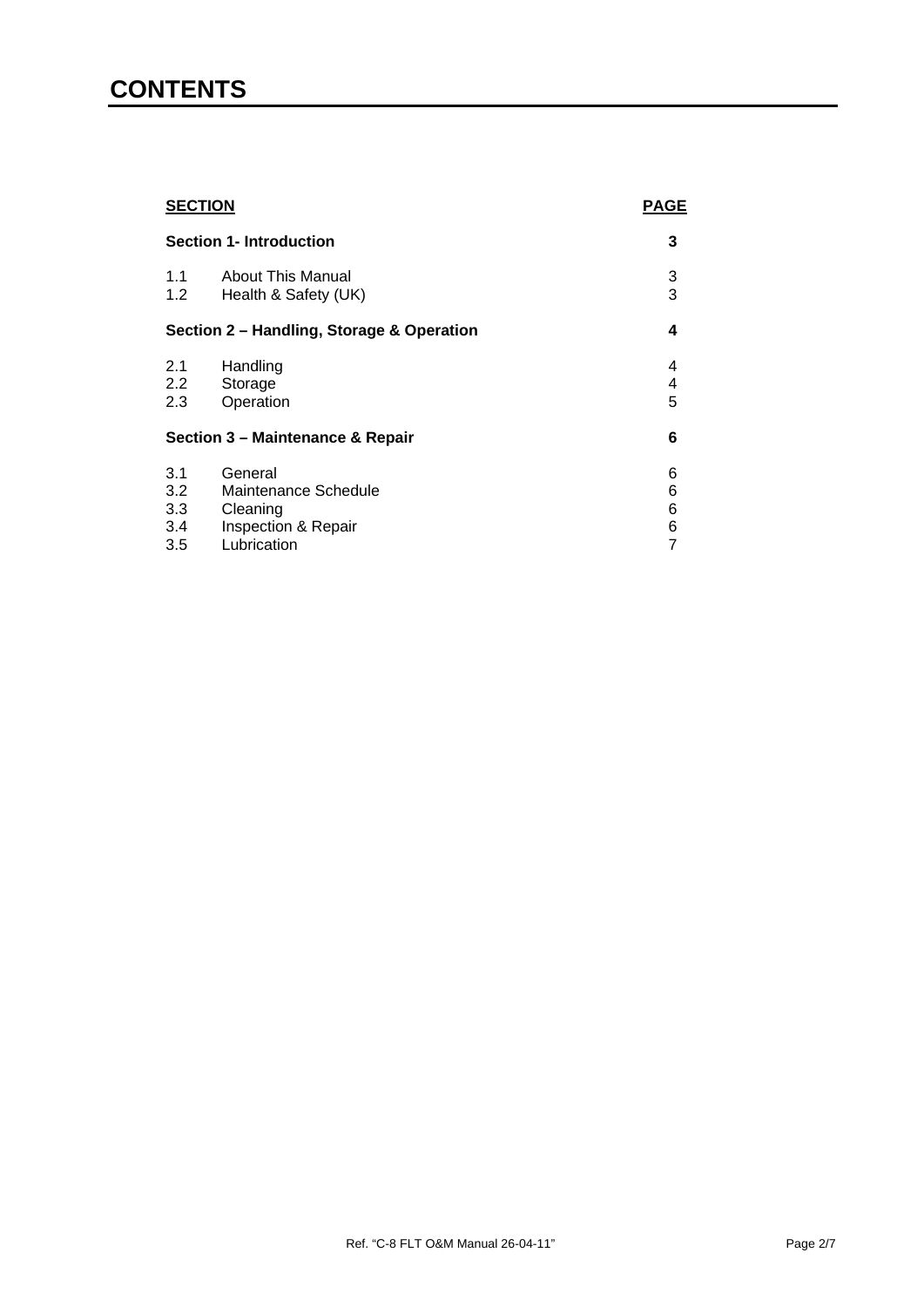#### **1.1 About This Manual**

- 1.1.1 This manual is intended for the instruction and guidance of personnel charged with the handling, operation and maintenance of Burgess Configure-8 Flip-Top tables.
- 1.1.2 The procedures given in this must be read and understood by all relevant personnel.
- 1.1.3 Some procedures given should only be carried out by relevant specialists. This will be flagged where appropriate.
- 1.1.4 All relevant diagrams are to be found within this manual.
- 1.1.5 Burgess Furniture cannot be held liable for any loss, damage or injury resulting from failure to follow the procedures given.

#### **1.2 Health & Safety (UK)**

- 1.2.1 It is the Employers duty under the Health & Safety at Work Act 1974 to ensure all operational staff are aware of manual handling recommendations under the Manual Handling Operations Regulations 1992 (SI 1992 No. 2793).
- 1.2.2 Assessment should address itself to (a) task, (b) load, (c) working environment, and (d) individual capability.
- 1.2.3 Please refer to relevant brochure for individual weights or contact Burgess Furniture Ltd.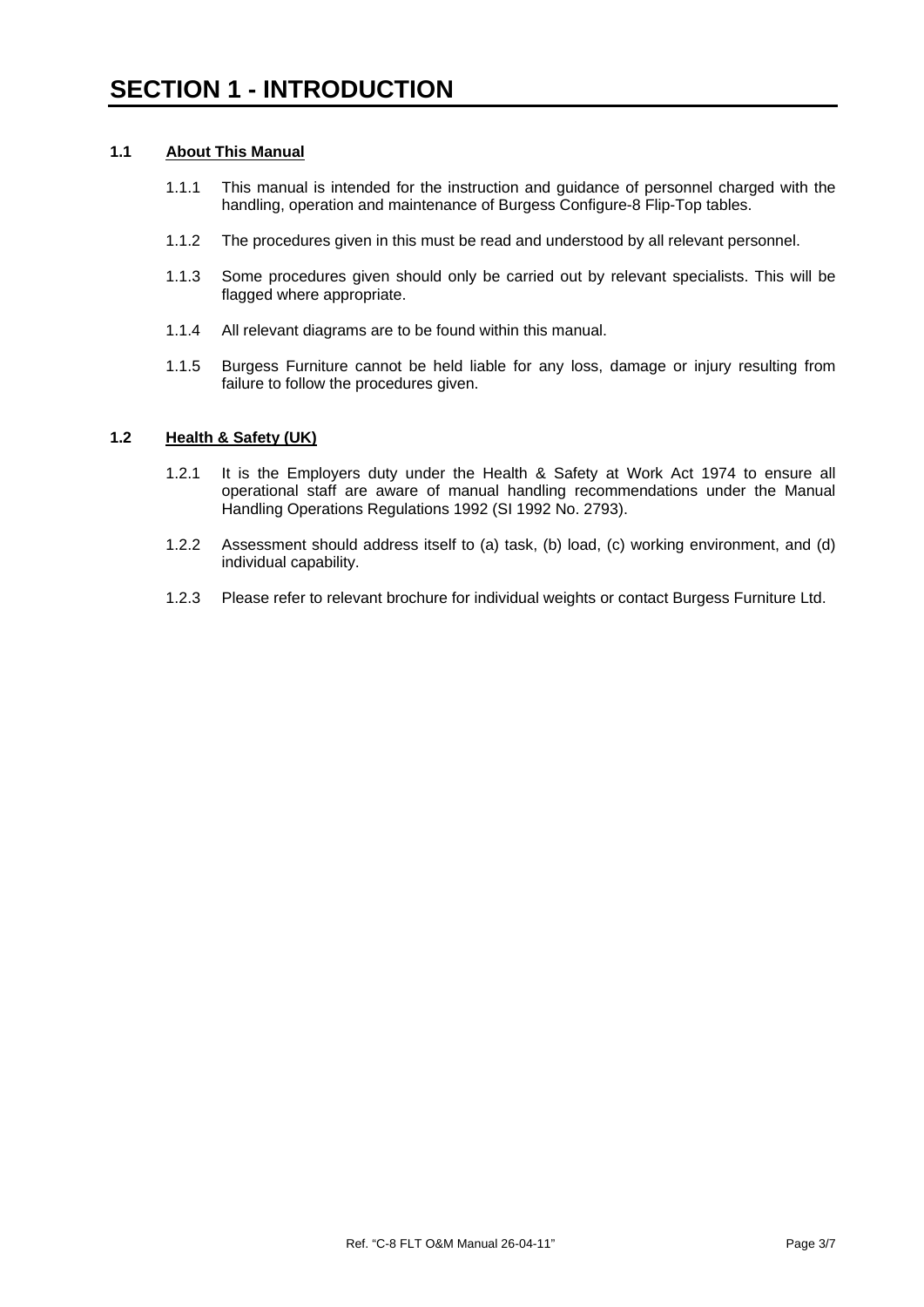#### **2.1 Handling**

- 2.1.1 Configure-8 Flip-Top tables are fitted with castors enabling the tables to be wheeled around on smooth or carpeted floors.
- 2.1.2 Where possible the tables should be moved as described above. However, if it necessary to lift the tables it is recommended that this should be done by two personnel.



- **The tables SHOULD NOT be lifted by a single person, particularly by the centre stretcher.**
- 2.1.3 Always use the correct Manual Handling lifting technique legs bent, back straight, head up.
	- **If the individual feels the task is too much for them alone they should seek assistance rather than risk injury and / or damaging the table.**

#### **2.2 Storage**

• **Unless specified, Burgess products are not intended for outside use and must not be stored in sunlight, rain, dew, or salt air.** 

#### 2.2.1



For storage Configure-8 Flip-Top tables should have their tops folded upright, and be stored "front-to-front" and "back-toback" as shown to minimise storage space requirements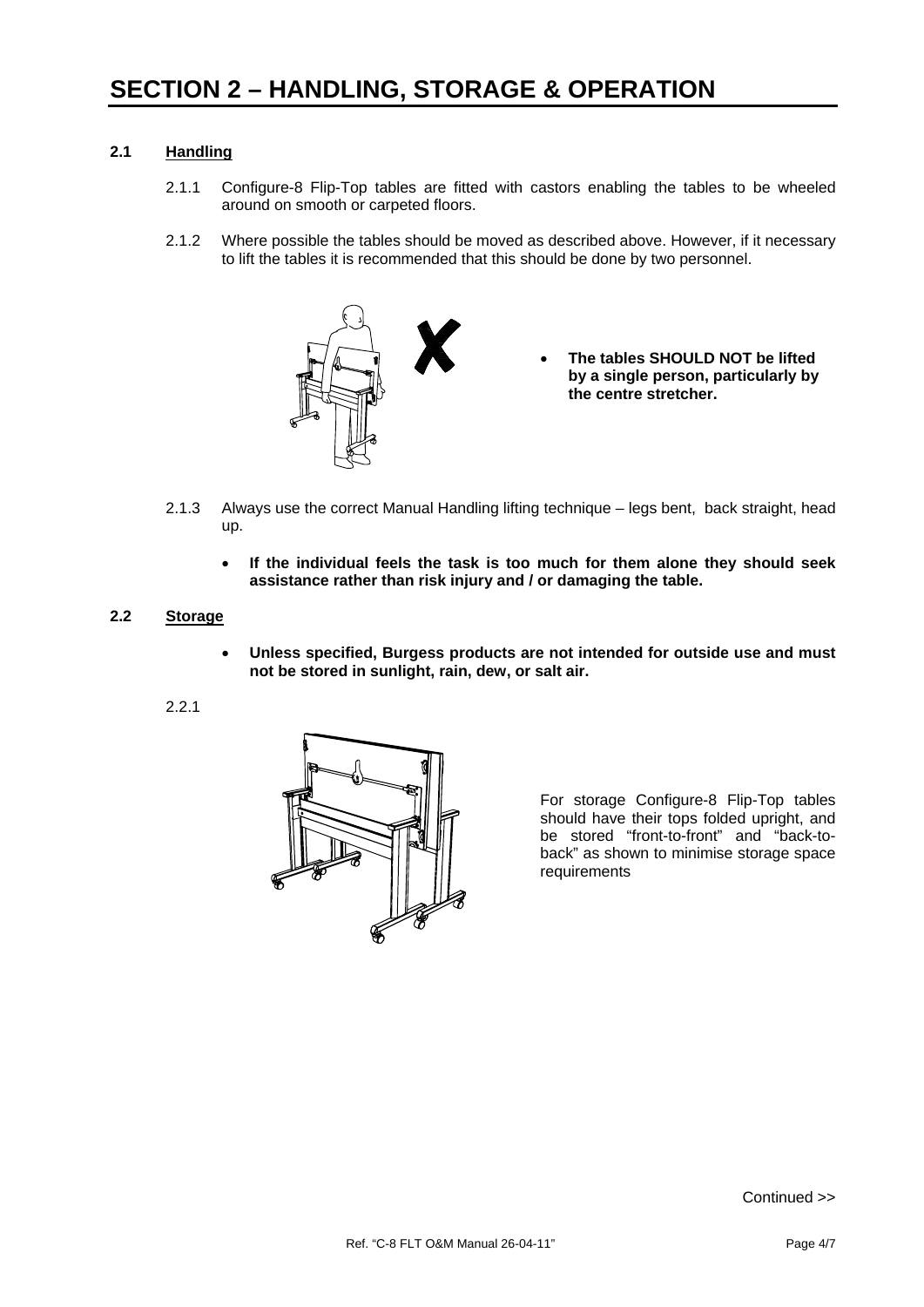#### **2.3 Operation**

- 2.3.1 Observing the handling instructions (see 2.1 Handling) position the table where required.
- 2.3.2 Lower the top to rest on the underframe.
	- **DO NOT place hands or fingers in the hinge assembly or drop the top!**



2.3.3 Push down on the top to ensure both latches have engaged.



2.3.4 To release the top, operate the release handle by turning in either direction, then lift the top to its upright position.

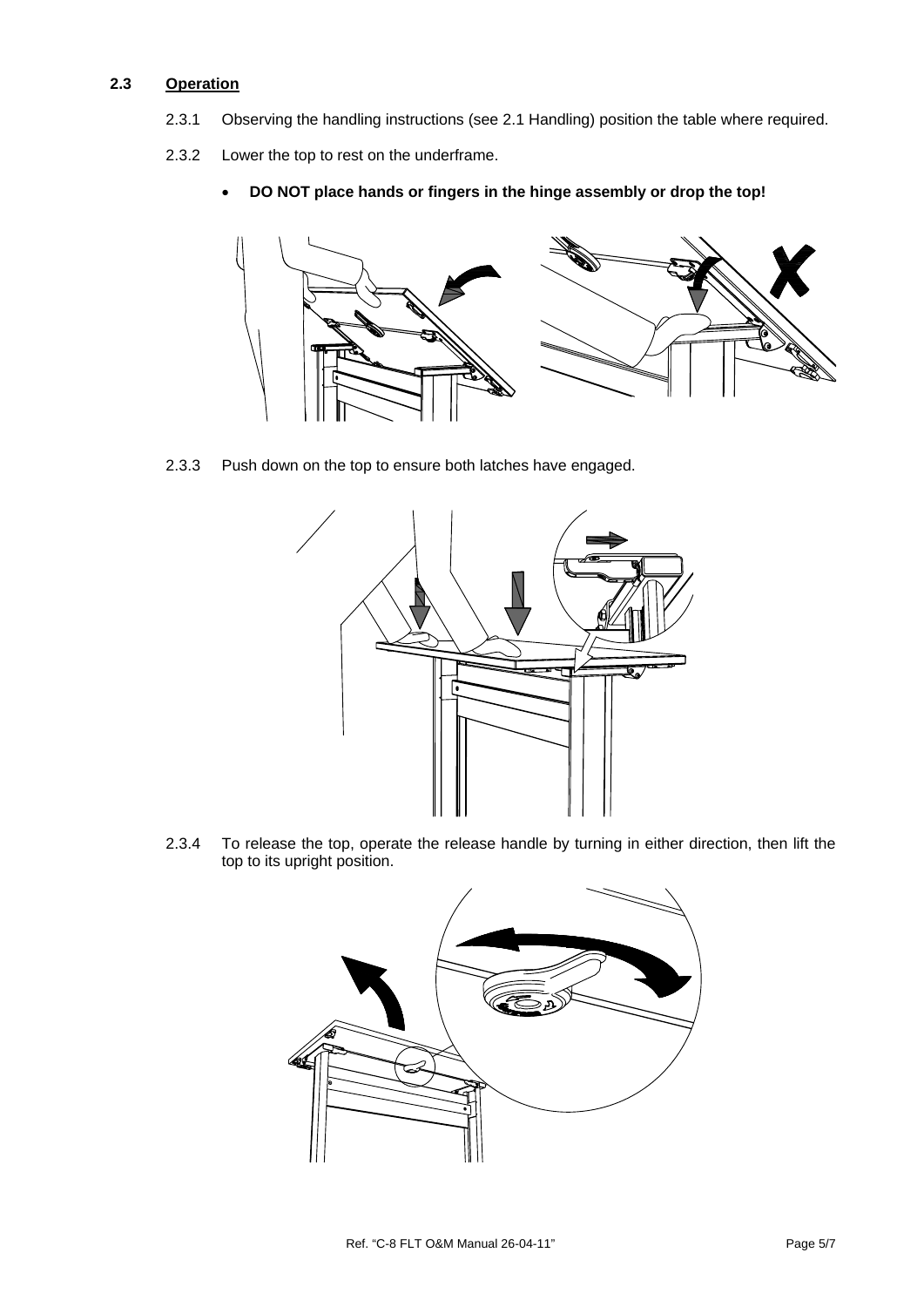#### **3.1 General**

- 3.1.1 All Burgess products are designed to give a long, trouble free working life with the minimum of maintenance and as such there are no user- serviceable parts. However, there is still a requirement for the operator to carrying out simple periodic inspection and maintenance as detailed below.
- 3.1.2 The maintenance procedures given should be carried out with the table ready for use. (See Section 2 – Handling, Storage & Operation.)
- 3.1.3 Light damage as outlined below may be repaired by (or by agents of) the operator. More severe damage should be referred to Burgess Furniture Ltd.
- 3.1.4 Intended Use: The table is suitable for use in general non-domestic environments such as meeting rooms.

#### **3.2 Maintenance Schedule**

3.2.1 The following maintenance procedures should be carried out at least every 3 months under normal operating conditions, or every 1 month under severe contract conditions.

#### **3.3 Cleaning**

- 3.3.1 Table underframes should be cleaned using a damp cloth and, where necessary, a mild soap cleaning agent.
- 3.3.2 More persistent surface marks and light scratches can be removed from the anodised surfaces using special abrasive blocks, specifically selected for this application and available directly from Burgess. These should be rubbed lengthwise on the marked area, using a back and forth motion while applying light pressure.
	- **DO NOT use a rotary motion as this may leave a visible abrasion on the anodised surface.**
	- **Abrasive scourers should not be used.**
- 3.3.2 High Pressure Laminate & Real Wood Laminate tops should be cleaned using a damp cloth and a mild detergent, then dried with a soft lint-free cloth. Do not use any form of furniture polish on laminate table tops as this will result in smearing.
	- **DO NOT use bleach or any other caustic / solvent based cleaner as permanent damage to the top will result.**

#### **3.4 Inspection & Repair**

- **Inspections must be carried out by a competent person. All defective tables must be immediately removed from service. Repairs must only be carried out by competent personnel.**
- **Referring to Section 2 Handling, Storage & Operation:**
- 3.4.1 Operate the flip top mechanism and check that all moving parts are free from damage and function smoothly.
- 3.4.2 Inspect the locking mechanism on the underside of the top, ensuring that all screws are secure and the two plastic strikers are not worn or damaged.
- 3.4.3 Check that the rectangular pivot tubes on top of the leg uprights are secure, and the pivot screws are also secure but not over-tight.